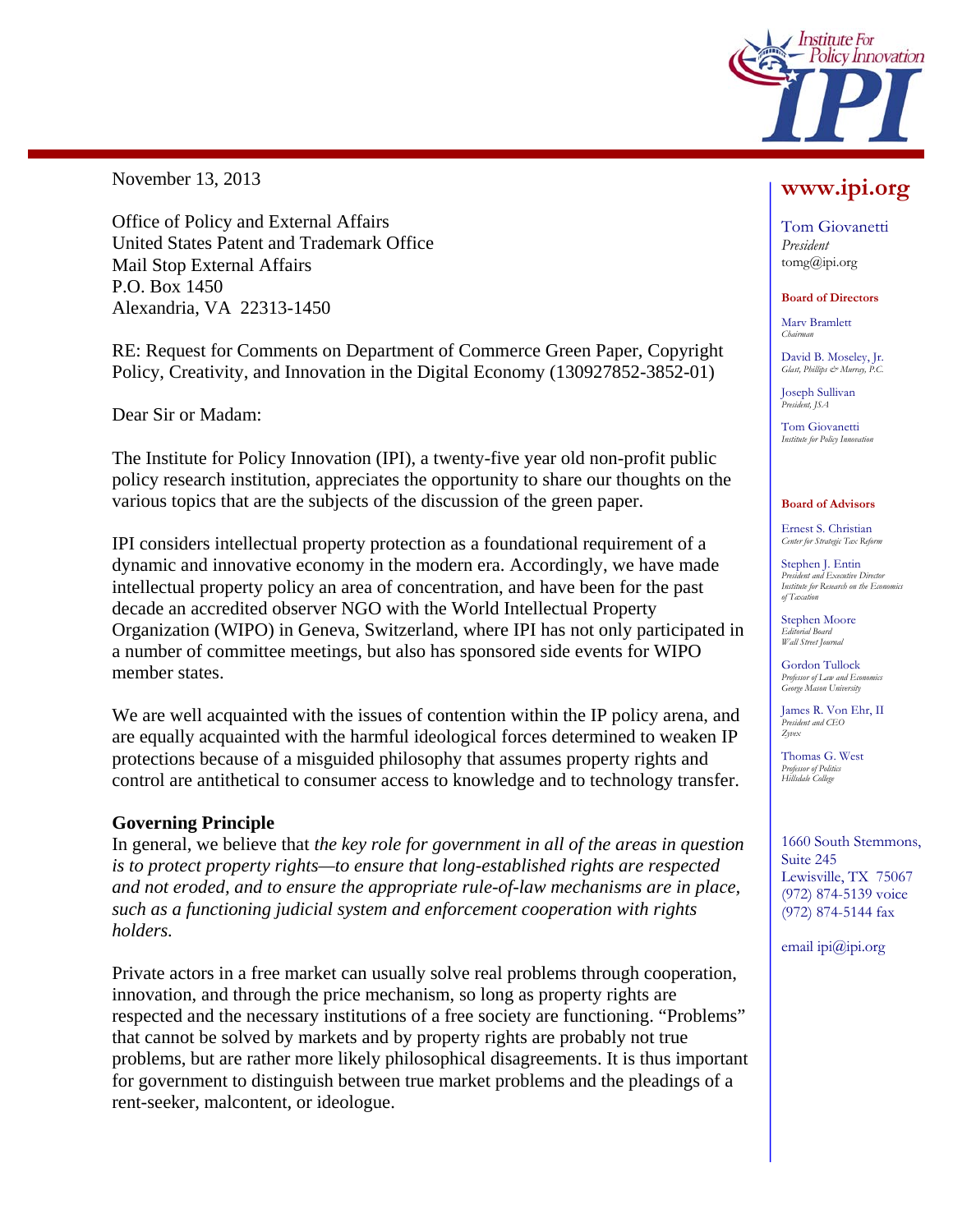# **On Whether and How the Government Can Facilitate the Further Development of a Robust Online Licensing System**

The first question is a case-in-point of our governing principle stated above. Already, without the federal government taking any specific actions, there has been robust development of new and innovative licensing and distribution models for content online, which belies the charge that piracy is a result of content owners not making their products more easily available.

Online music is available from a variety of services including iTunes, Spotify, Pandora, satellite radio, AOL Radio, Slacker, Grooveshark, Jango, Last FM, Songza, Sony Music Unlimited, and Turntable (to name just a few), offering a variety of services delivered under a variety of business models. In the video space, of course there is Ultraviolet, TV Everywhere, Epix HD, Hulu, Crackle, WatchESPN, and HBO Go, among others. There are a variety of ways to access online books, including Kindle, Nook, Forgotten Books, and a stunning array of online sources for free and for-purchase e-books.

The point is that *private players in a free market will innovate and compete to offer new products and services to consumers, so long as the foundation of the property right is protected*, as is generally the case today.

Property rights are the basis of markets. If you don't have clear ownership and confidence in your ability to defend your ownership, you cannot license and enter into contracts. Markets simply don't work without property rights.

Our conclusion is that there is nothing additional that the federal government needs to do to facilitate a robust online licensing environment other than to fully engage in its existing obligation to protect copyright and to ensure an environment where ruleof-law prevails and where rights holders can be assured of justice and enforcement of their rights.

Specifically and most often this means 1) not allowing the proliferation of sources that offer illegal access to protected works, and 2) not succumbing to activist pressure to weaken copyright protection.

# **On Establishing a Multistakeholder Dialogue on Improving the Operation of the Notice and Takedown System for Removing Infringing Content from the Internet under the Digital Millennium Copyright Act (DMCA)**

In general, we have been pleased at how the DMCA has functioned over the past fifteen years. This has been somewhat surprising, because for the most part, government does a poor job of writing anticipatory legislation intended to deal with new technological developments, but with regard to the DMCA, Congress did an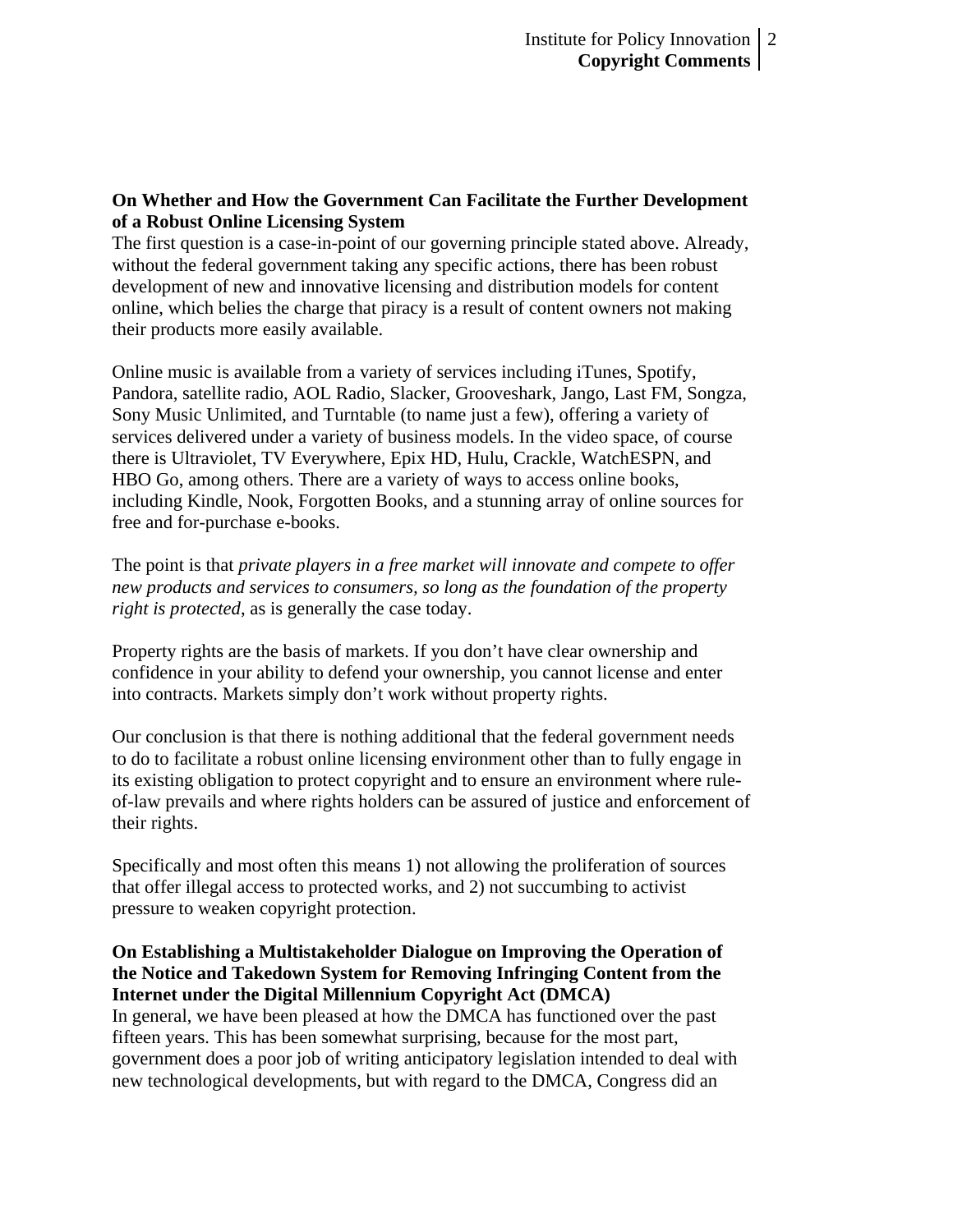admirable job. The law is not perfect, but has stood up not only under the test of time and changes in technology, but under the duress of a number of court challenges.

Obviously those who are obligated to process takedown notices under the DMCA are unhappy with the sheer volume of notices, while those who file takedown notices are unhappy with how quickly the inappropriately posted works reappear. Both sides of this equation have our sympathy. But even this frustrating system better serves the interests of all parties involved than do the most likely alternatives, such as rogue websites that illegally facilitate access to protected works and either spurn or exist geographically outside the reach of the law, a regime in which the DMCA never existed, or a doctrine of third party liability for network operators which would have truly stifled the development of rich online access to content.

Obviously, however, the language of the DMCA itself recognized its likely inadequacy and the need for future flexibility, noting in Section 512 that the notice and takedown provisions are designed to "preserve [] strong incentives for service providers and copyright owners to cooperate to detect and deal with copyright infringements that take place in the digital networked environment." And indeed, despite the best designs of the legislation, copyright piracy has nonetheless exploded while the DMCA has been in effect. According to NetNames, the amount of Internet bandwidth consumed by piracy has increased by 160% in the period from 2010 to  $2012$ , accounting for 24% of all Internet bandwidth.<sup>1</sup>

An attempt to improve the notice and takedown system, informed by the experiences of the past fifteen years, is a worthy endeavor, so long as the attempt is to improve the system for all involved and is not used to shift the burdens onto the backs of a subset of the Internet ecosystem.

The requirements of Section 512 are, however, the minimal requirements of the law. There is no reason why content hosting websites and search engines cannot innovate in cooperation with rights holders to develop systems that more efficiently identify violations and automatically take them down, subject to review. There is also nothing that we are aware of that bars an automated review process to take place before the content becomes available online. We note that there seems to be an assumption that any system that does not allow for the immediate availability of content freshly posted is somehow an unacceptable barrier to access; but importantly, there is no "right" to have your posted content appear immediately and be immediately available to the public. It is a common feature of websites that allow comments, for example, to have the comments moderated and subject to review before posting. It may be several hours to several days before posted comments pass review and appear live online. If an enhanced process for review means that there are delays in content becoming available online, this violates no one's rights and in fact would help to mitigate the problem of violations reappearing immediately after takedown.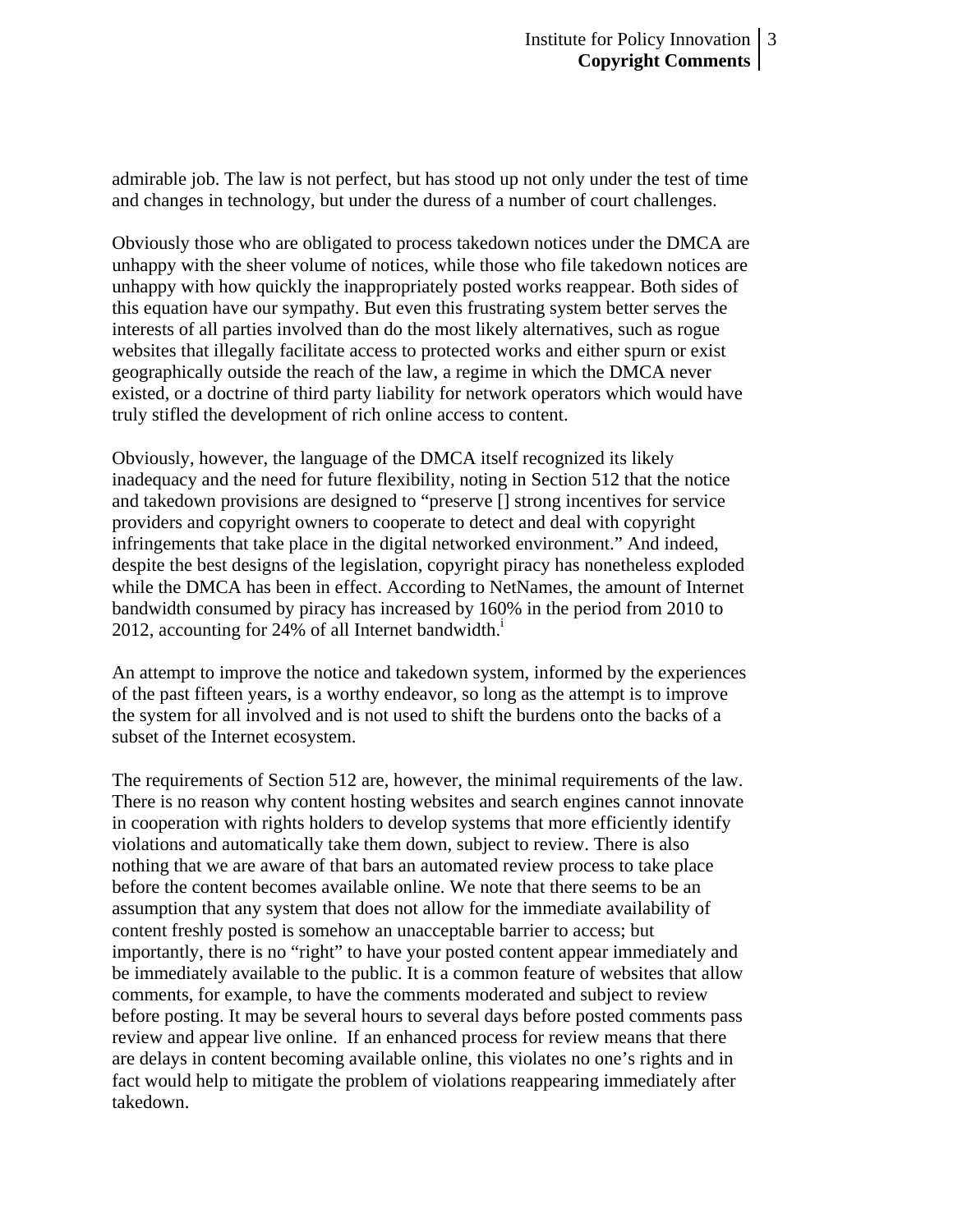Importantly, a "presumption" of fair use for newly posted content (one proposed radical solution to the problem of the volume of takedown notices) or the creation of a broad new fair use exception for such would be a mistake. Under such a presumption, copyright holders would be subjected to very real harms resulting from mass piracy far in excess of the harms already being experienced today. Such a new presumption of fair use should be rejected.

It has been occasionally suggested that content owners must be obligated to consider whether a given violation may be governed by a fair use exception before they file a takedown notice. This, of course, turns the entire copyright system on its head, as under current law, fair use is an affirmative defense that allows for narrow, limited use of copyright protected materials without permission of the rights holder.<sup>ii</sup> It is also a disproportionate burden for the rights holder to have to conduct a legal analysis on each and every act of infringement before deciding whether to submit a takedown notice, most notably for small, independent creators such as photographers.

We would highlight the newly implemented Copyright Alert System (CAS) as an excellent example of a voluntary multistakeholder effort. While it is too soon to determine the effectiveness of the CAS, the experience with some of the graduated response mechanisms being implemented around the world suggests that significant reductions in piracy occur from simply alerting responsible consumers to the illegality of their actions.

IPI supports efforts to change or enhance the notice and takedown system that preserve the balance between the rights of content owners and the rights of network operators. We would not support solutions that make it radically more difficult for rights holders to enforce their rights, or to be placed on the defensive in asserting their rights.

We would observe that all stakeholders in the Internet ecosystem have an interest in preserving and growing an environment where users have convenient access to legal content. The interests of stakeholders are more closely aligned than polarized, though at times it may not seem so.

IPI supports the formation of a task force to determine best practices for improving the notice and takedown system. We urge that the meetings should include a broad range of stakeholders, including from the NGO community.

## **On the Legal Framework for Remixes**

Much attention—perhaps too much attention—has been given to remixes or mashups through which new creative works are derived from combining or altering existing creative works. We say "perhaps too much attention" because to a large degree we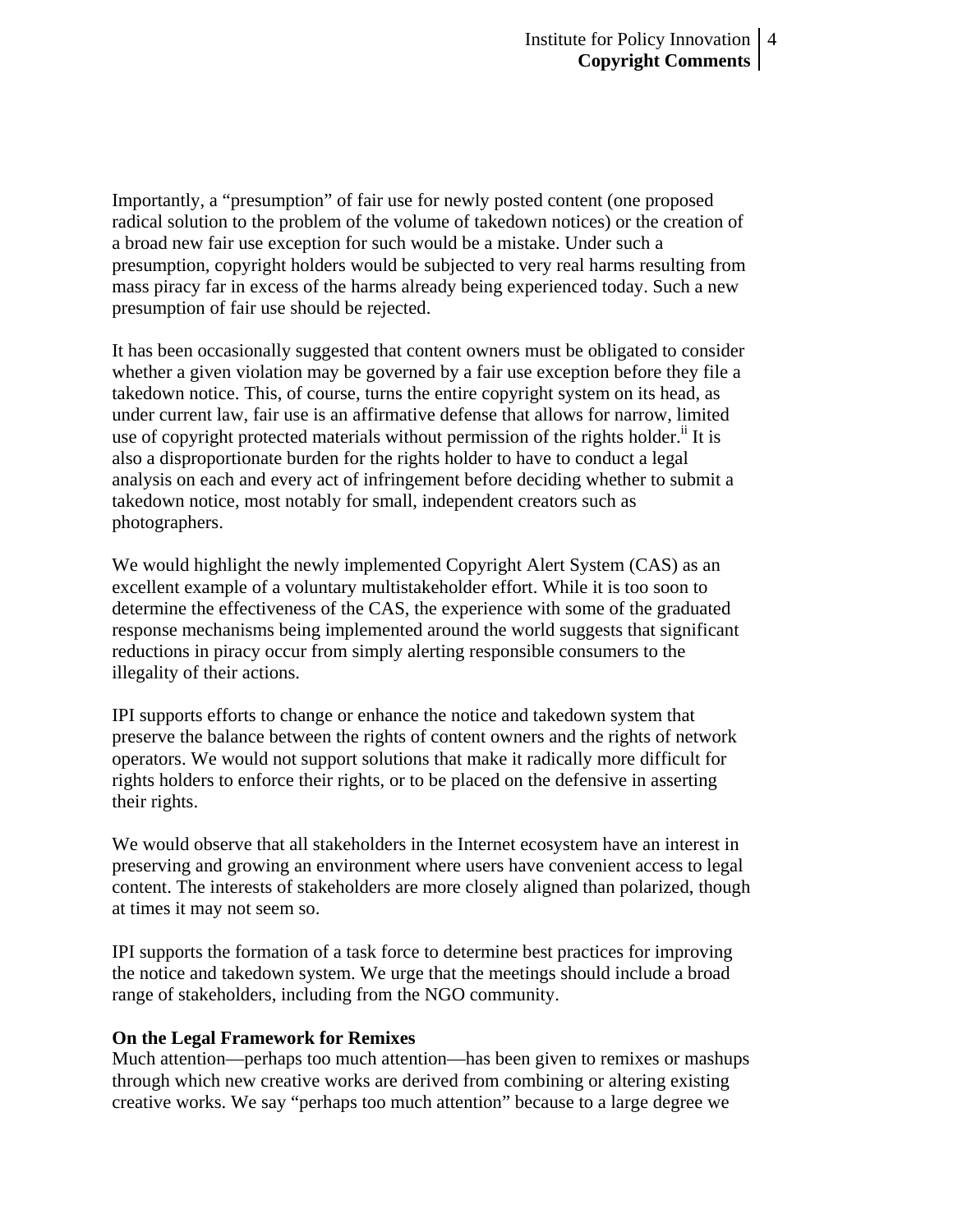believe the issue has been hijacked by those who would like to use it to undermine copyright.

Remixes are certainly creative, but we assert that remixes are a subordinate form of creativity when compared with the original works.

The assertion that remixes are a subordinate form of creativity may seem harsh or controversial, but it is not without purpose—it is a necessary pushback against the assertions of many that, somehow, remixes are actually a superior form of creativity, and that the "right" to remix should not be hindered by being forced to respect the existing copyrights on the original works from which the remix is derived.

We believe this assertion privileging remixes is made because of 1) an attempt to use the remix argument to undermine copyright, 2) an assumption that somehow the new is inherently superior to that which preceded, and 3) because of a dark, almost nihilistic view of creativity—that somehow it's no longer possible to be truly original or creative, and thus derivative creativity remains the only remaining potential.

Because the remix, though creative, is not superior to the original source materials, the rights of the remixer are not superior to the rights of the holders of the original source materials. In fact, the opposite should be true.

We would note that it has long been the tradition that a band that wished to "cover" the prominent work of a previous artist would seek the permission of the original artist in order to do the cover performance. Such a respect for copyright and the prerogatives of previous creators is a hallmark of a civil society, and not somehow an insurmountable barrier to creativity.

A concept that is being bandied about by those who would seek to trample the rights of copyright holders is the idea of "permission less innovation," which would seem to assert a new societal virtue that anything that can be labeled "innovation" need no longer be bound by the niceties of the rule of law, such as copyrights and patents. Innovation is, of course, a crucial aspect of a growing, modern economy, and we consider ourselves to be champions of innovation. But to invent some new doctrine that innovators are innately privileged to trample over existing property rights is to fetishize innovation rather than encourage innovation.

Almost everything in a civil society requires either overt or implied consent or permission. I require permission to pull my car out onto the public roads. I require permission to hold consumer credit, or even to have access to the Internet. Permission from several different sources is required for me to hold a job, to say nothing of the permission my employer requires in order to employ me. Where did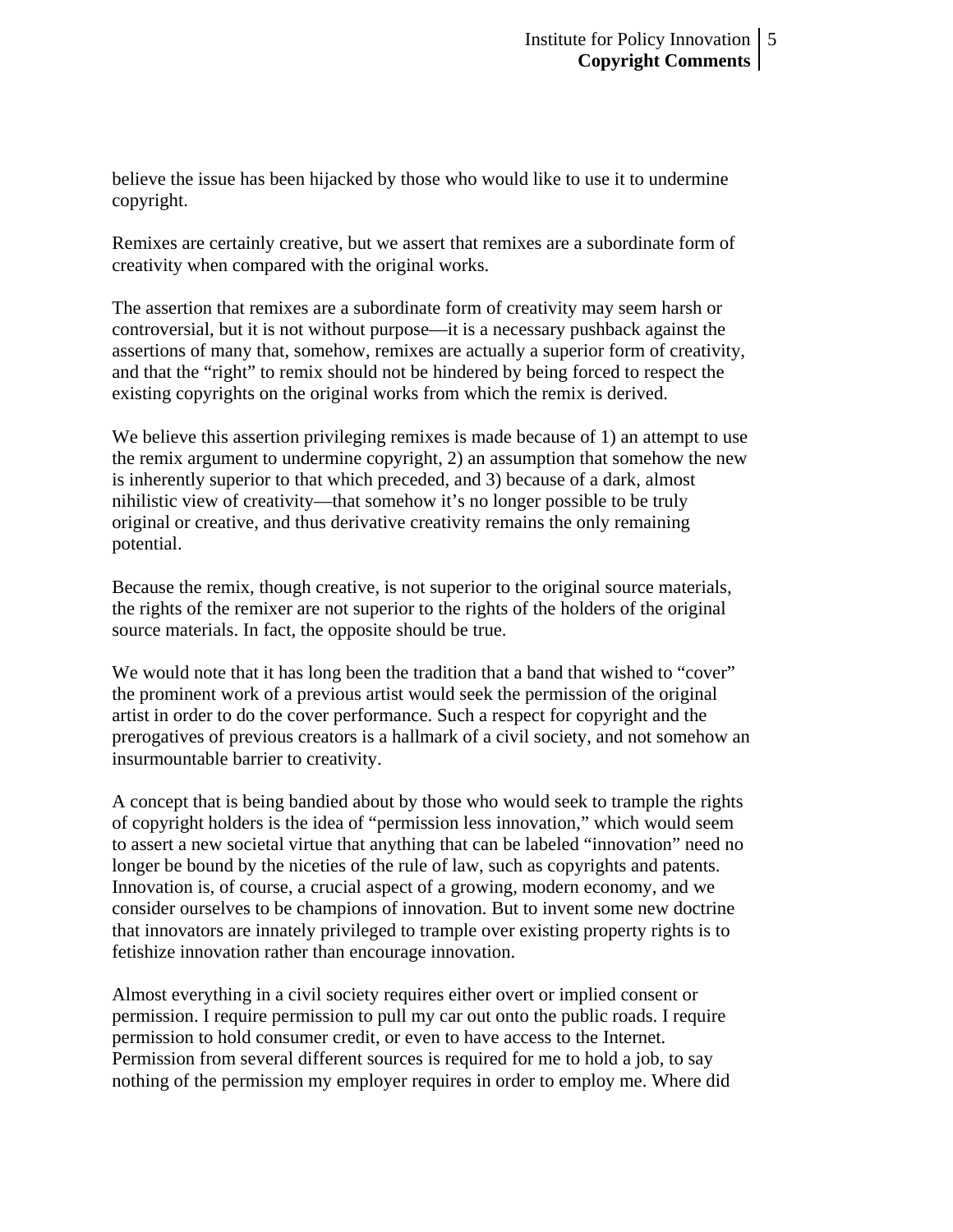we ever get the idea that innovation might be "permission less?" At best it is a naïve concept, and at worse it is, ironically, permission to trample over property rights.

Selling the idea of permission less innovation is required in order to justify the "right" to make use of the property of others in order to remix or mash-up. But it is an unfounded assertion that leads to the wrongful conclusion that remixes or mashups might be covered by a fair use exception or by compulsory licensing, as suggested in this proceeding.

Compulsory licensing is the original sin of any number of policy problems, including the difficult video retransmission issue. Compulsory licensing, when implemented, should be a specific legal solution to a specific dispute before a court of law, and not a blanket policy solution for a wide variety of actors and situations.

We strongly oppose the granting of any form of compulsory license or fair use exception for remixes or mash-ups. We strongly believe that permission is a feature, not a bug, of a civil society operating under the rule of law, and that to position the rights of remixers as superior to the rights of the creators of original works would be a terrible mistake for a society that claims to value original creativity and innovation.

We are convinced that a new regime creating an exception or compulsory license for remixes would result in the definition of remix suddenly becoming broad enough to allow for mass piracy of copyright protected works. Almost any alteration would suddenly be recatagorized as a "remix."

## **Perspective**

Finally, we would like to push back against comments that we anticipate will be submitted by a variety of self-described public interest groups that have a philosophical bias that the rights of users and consumers should trump the rights of rights holders.

Any discussion of balance in copyright should begin with a reminder that copyright is a right, not a privilege or an exception. And copyright is a right granted to those who create—it is the most crucial element in the chain of factors that allows us "to promote the progress of science and the useful arts."

Many critics of copyright today have some strange idea that somehow allowing copyright is antithetical to promoting science and the useful arts. We have even seen some say that the current copyright regime is unconstitutional, though the argument is a logical fallacy.<sup>iii</sup> Promoting science and the useful arts is the *goal* of copyright; allowing rights holders to own their output and thus generate economic activity is the *means* toward achieving the goal. They are not in conflict, and to assume they are in conflict is to commit the bifurcation fallacy.